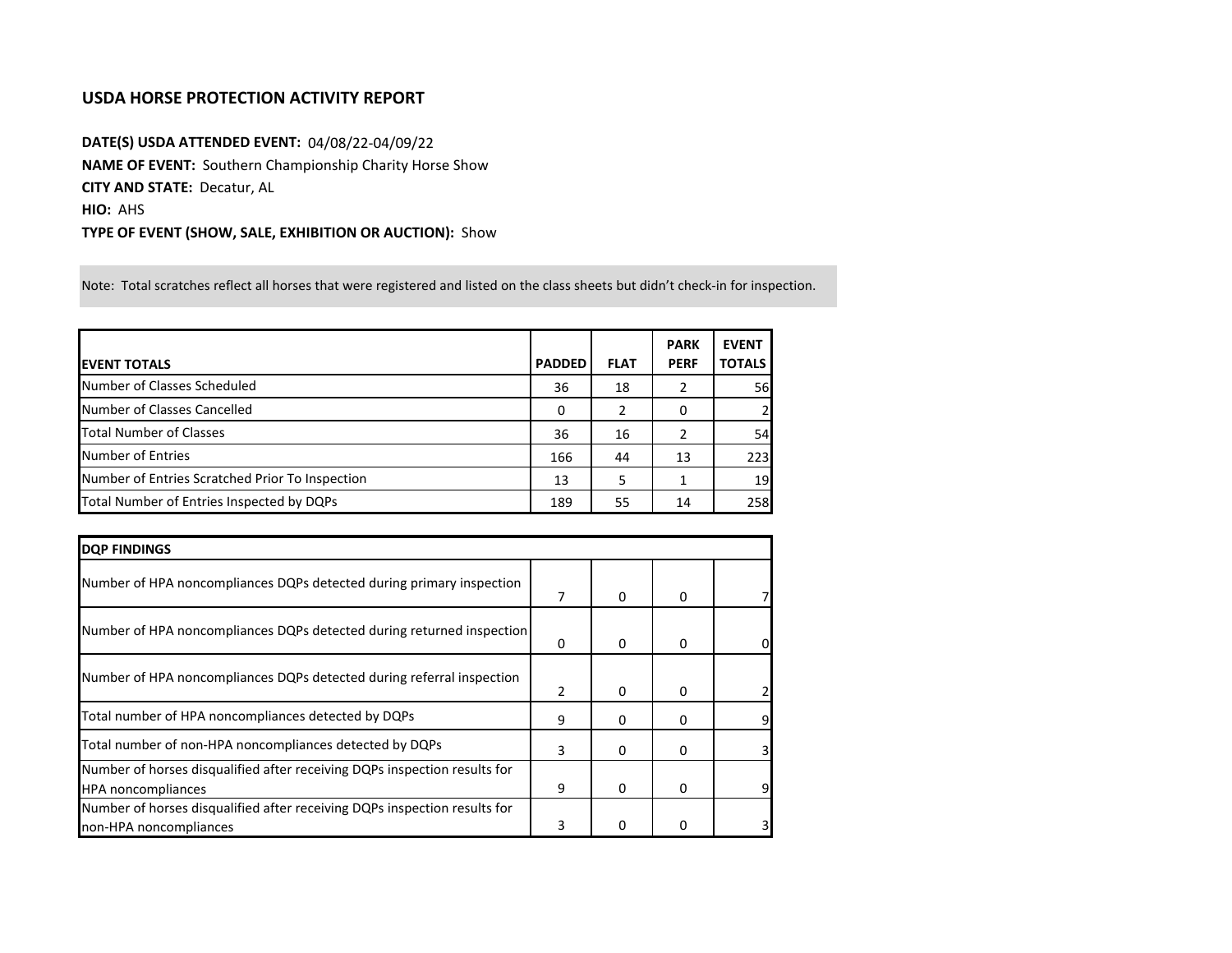| <b>USDA FINDINGS</b>                                                   |    |              |   |    |
|------------------------------------------------------------------------|----|--------------|---|----|
| Number Pre-show Entries USDA VMOs Inspected                            | 33 |              | 3 | 37 |
| Number Post-show Entries USDA VMOs Inspected                           | 4  | O            |   |    |
| Total Number of Entries USDA VMOs Inspected                            | 37 |              | 3 | 41 |
| Number of HPA noncompliances detected by USDA VMOs and returned to     |    |              |   |    |
| <b>DQPs</b>                                                            | 0  | 0            | 0 |    |
| Number of HPA noncompliances detected by USDA VMOs and referred to     |    |              |   |    |
| <b>DQPs</b>                                                            | 2  | $\Omega$     | 0 |    |
| Total number of HPA noncompliances detected by USDA VMOs               | 11 | <sup>0</sup> |   |    |
| Number of HPA noncompliances referred by USDA VMOs to Event            |    |              |   |    |
| Management for disqualification                                        | 9  | $\Omega$     | O |    |
| Number of horses disqualified by Event Management after receiving USDA |    |              |   |    |
| <b>VMOs inspection results</b>                                         |    | 0            |   |    |

| <b>MANAGEMENT ACTION</b>                                            |    |  |                 |
|---------------------------------------------------------------------|----|--|-----------------|
| Total Number of Horses Disqualified by Event Management for HPA     |    |  |                 |
| noncompliances                                                      | 16 |  | 16 <sup> </sup> |
| Total Number of Horses Disqualified by Event Management for non-HPA |    |  |                 |
| noncompliances                                                      |    |  |                 |
| Total Number of Horses Disqualified by Event Management             | 19 |  | 19              |

|                                                              |               |             | <b>PARK</b>  | <b>EVENT</b>   |
|--------------------------------------------------------------|---------------|-------------|--------------|----------------|
| HPA NONCOMPLIANCE BREAK DOWN (DQP PRE-SHOW)                  | <b>PADDED</b> | <b>FLAT</b> | <b>PERF</b>  | <b>TOTALS</b>  |
| Bilateral                                                    | 0             | O           | 0            | 0              |
| Unilateral                                                   | 3             | O           | 0            | 3              |
| <b>Scar Rule</b>                                             | 2             | 0           | 0            | $\overline{2}$ |
| <b>Prohibited Substance</b>                                  |               | 0           | 0            | $\mathbf{1}$   |
| <b>Action Devices</b>                                        | 0             | 0           | ŋ            | 0              |
| Heel/Toe                                                     | 0             | O           | <sup>0</sup> | 0              |
| <b>50% Rule</b>                                              | 0             | O           | 0            | 0              |
| <b>High Band</b>                                             | $\Omega$      | O           | $\Omega$     | 0              |
| Other HPA noncompliance - Please Specify:                    | 0             | $\Omega$    | $\Omega$     | 0              |
| NON HPA noncompliance - Please Specify: unruly, unacceptable |               |             |              |                |
| locomotion, stewarding                                       | 3             | 0           | $\Omega$     | 3              |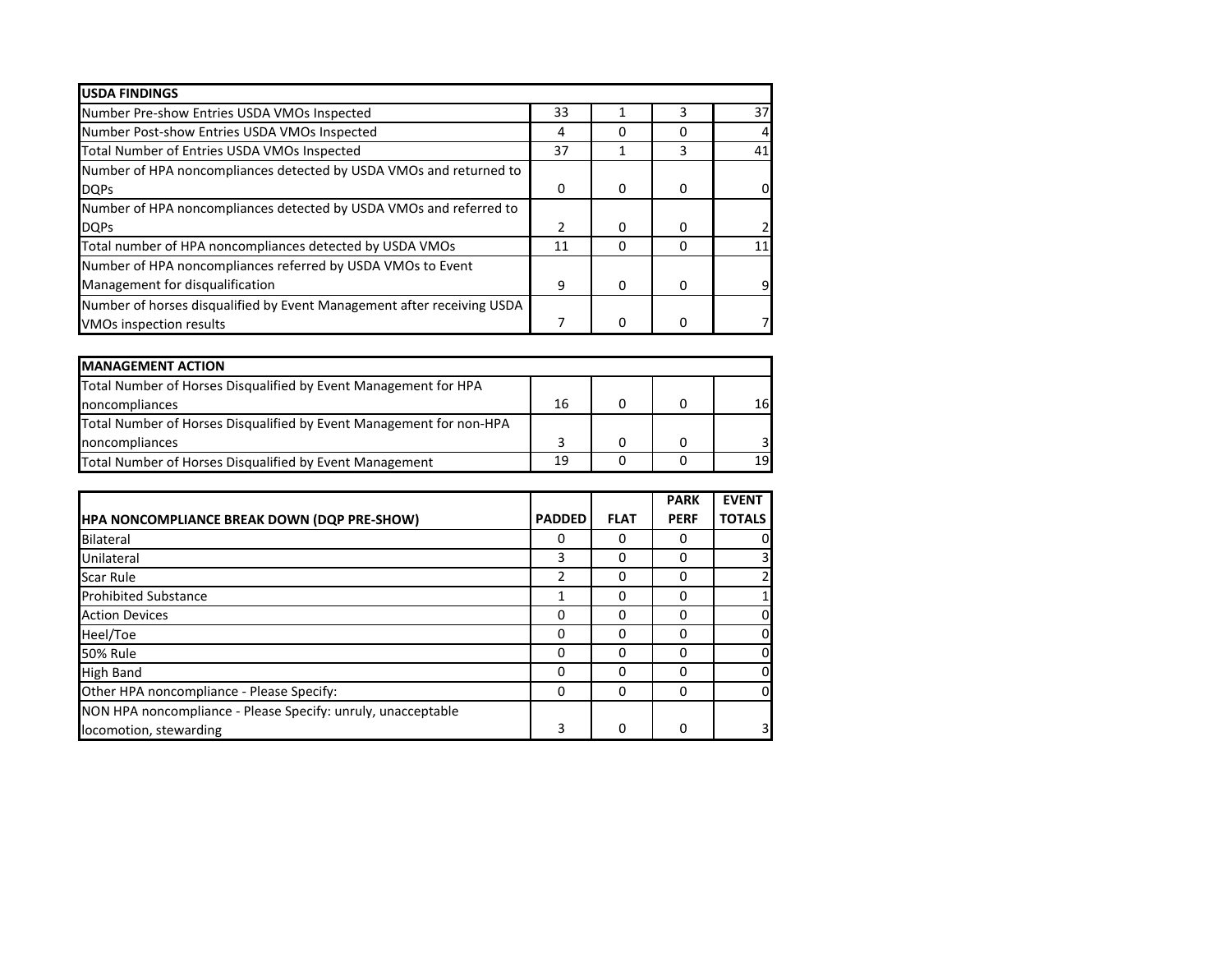|                                                        |               |             | <b>PARK</b> | <b>EVENT</b>  |
|--------------------------------------------------------|---------------|-------------|-------------|---------------|
| HPA NONCOMPLIANCE BREAK DOWN (DQP POST-SHOW)           | <b>PADDED</b> | <b>FLAT</b> | <b>PERF</b> | <b>TOTALS</b> |
| Bilateral                                              | 0             | 0           | O           | 0             |
| Unilateral                                             | $\Omega$      | 0           | o           | <sup>0</sup>  |
| <b>Scar Rule</b>                                       | $\Omega$      | 0           | 0           | <sup>0</sup>  |
| <b>Prohibited Substance</b>                            | 0             | 0           | 0           | $\Omega$      |
| <b>Action Devices</b>                                  | 0             | 0           | O           | <sup>0</sup>  |
| Heel/Toe                                               | 0             | 0           | Ω           | 0             |
| <b>50% Rule</b>                                        | 0             | ŋ           | Ω           | 0             |
| <b>High Band</b>                                       | O             | O           | Ω           | 0             |
| Other HPA noncompliance - Please Specify: inflammation | 3             | 0           | ŋ           | 31            |
| NON HPA noncompliance - Please Specify:                | 0             | 0           | O           | $\Omega$      |

|                                                                 |               |             | <b>PARK</b> | <b>EVENT</b>   |
|-----------------------------------------------------------------|---------------|-------------|-------------|----------------|
| <b>HPA NONCOMPLIANCE BREAK DOWN (VMO PRE-SHOW)</b>              | <b>PADDED</b> | <b>FLAT</b> | <b>PERF</b> | <b>TOTALS</b>  |
| Bilateral                                                       |               |             |             | 51             |
| Unilateral                                                      |               | O           | O           | 1              |
| <b>Scar Rule</b>                                                | $\mathcal{P}$ | O           |             | $\overline{2}$ |
| <b>Prohibited Substance</b>                                     | 0             |             |             | 0              |
| <b>Action Devices</b>                                           | 0             | O           | O           | 0              |
| Heel/Toe                                                        | 0             | O           |             | 0              |
| <b>50% Rule</b>                                                 | 0             |             |             | 0              |
| <b>High Band</b>                                                | 0             |             |             | 0              |
| Other HPA noncompliance - Please Specify: refusal of inspection |               |             | O           | 1              |

|                                                        |               |             | <b>PARK</b> | <b>EVENT</b>   |
|--------------------------------------------------------|---------------|-------------|-------------|----------------|
| <b>HPA NONCOMPLIANCE BREAK DOWN (VMO POST-SHOW)</b>    | <b>PADDED</b> | <b>FLAT</b> | <b>PERF</b> | <b>TOTALS</b>  |
| Bilateral                                              | 0             |             |             | 0              |
| Unilateral                                             | 0             |             | O           | 0              |
| Scar Rule                                              | 0             | 0           | 0           | 0              |
| <b>Prohibited Substance</b>                            | 0             | 0           | 0           | 0              |
| <b>Action Devices</b>                                  | 0             | 0           | 0           | 0              |
| Heel/Toe                                               | 0             |             |             | 0              |
| <b>50% Rule</b>                                        | 0             | C           | O           | 0              |
| <b>High Band</b>                                       | 0             | 0           | $\Omega$    | 0              |
| Other HPA noncompliance - Please Specify: inflammation | 2             | 0           | 0           | $\overline{2}$ |
|                                                        |               |             |             |                |